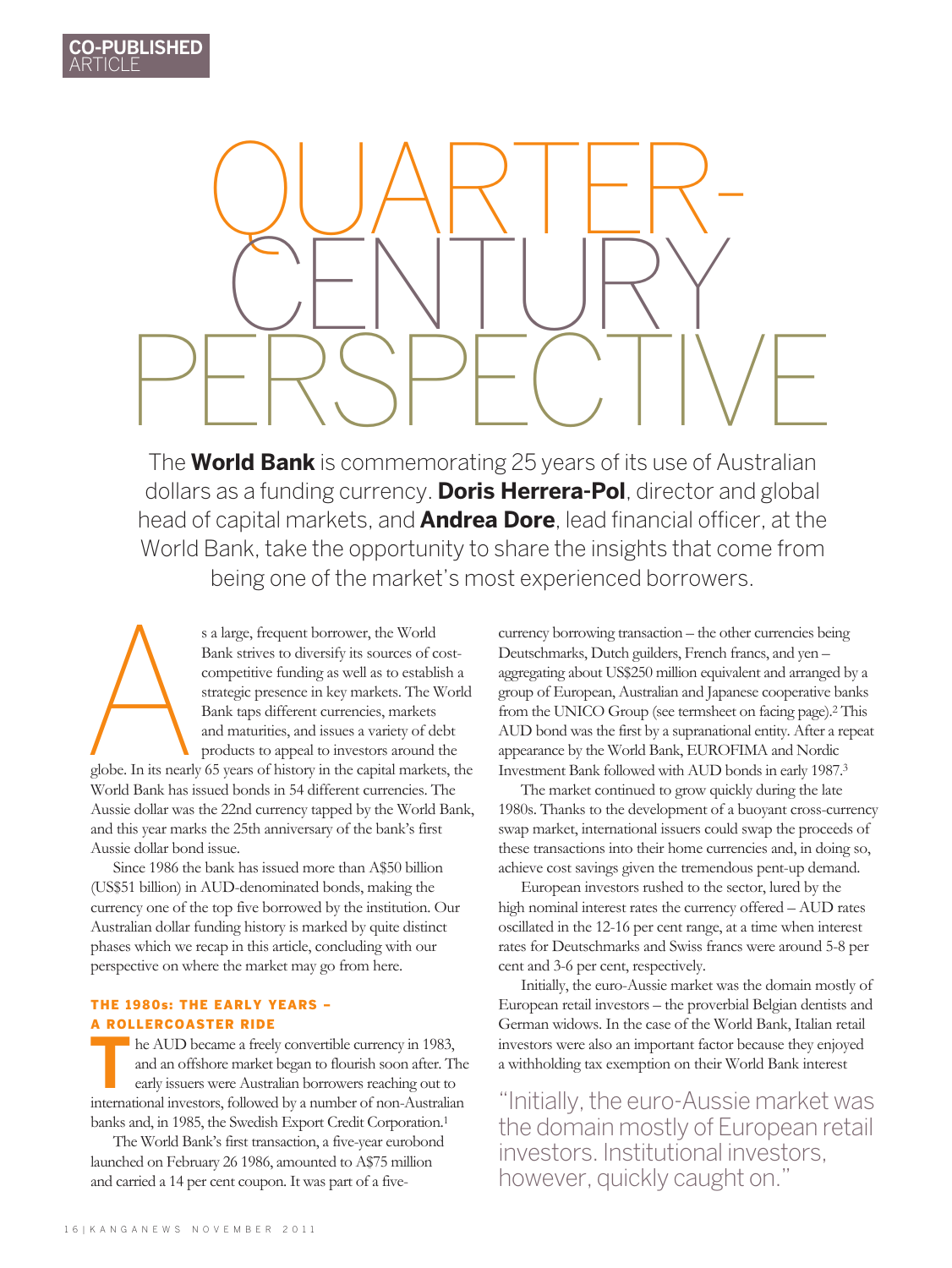



income. European institutional investors, however, quickly caught on and by 1987 at least half of each of the World Bank's

AUD bond deals was being sold to institutional buyers. As was typical for a newly-developing market sector, participants often experienced the thrill of a rollercoaster ride. The AUD went through dramatic swings – virtually one currency 'crisis' per year – from the market's liberalisation in 1983 into the 1990s.

During the second half of the 1980s, the exchange rate zigzagged from US\$0.60 to US\$0.89 per AUD (see chart on p18). Offshore investors would quickly switch from bargain hunting, buying AUD bonds when the Aussie dollar took a dip, to profit taking, selling AUD bonds when the currency appreciated. Because of this, the primary market was often closed for weeks if not months at a time, and it had a tendency to get congested when conditions turned around.

Bob Graffam, lead officer for Australian dollar funding when the World Bank launched its second AUD eurobond in January 1987, wrote in a report: "Activity resumed at breakneck pace in the first week of January, with nine issues aggregating A\$485 million launched in two days. The market showed clear signs of indigestion after the overdose of paper."

One notable trait of those early years was that the syndicate groups for bonds included as many as 40 banks, mostly European retail and regional banks. Underwriters had to use their balance sheets while the bonds trickled down the retail networks. A good deal could take about two weeks to be fully placed, a bad one could sit in underwriters' books for several months.

Many banks in the early AUD eurobond syndicates vanished through the merger and acquisition frenzy of the 1990s and other means: names like Hambros Bank – the unrivaled market leader in those years – Orion Royal Bank, ALSK-CGER Bank and NMB Postbank.

Japanese banks were also represented in these syndicates, including names like Sumitomo Finance and Fuji International. However, the participation of Japan in the placement of bonds was not yet significant, accounting for not more than 5 per cent of total placement of World Bank bonds. By the end of the 1980s, the World Bank had raised A\$1 billion through 10 eurobond transactions.

"European investors rushed to the sector in the 1980s, lured by the high nominal interest rates the currency offered – AUD rates oscillated in the 12-16 per cent range at a time when interest rates for Deutschmarks and Swiss francs were around 5-8 per cent and 3-6 per cent."

## The 1990s: the Japanese didn't waltz WITH MATILDA

**I** n the early 1990s the AUD lost some momentum as a result of rising interest rates in the major European currencies. Continental European demand remained stable until the international bond market crisis in 1994.

Meanwhile, in Japan the Tokyo Stock Exchange crashed over 1990-92 and real estate prices started to collapse from their 1991 peak. The country fell into a deep recession and

|                 |                       | THE WORLD BANK'S FIRST EURO-AUSSIE BOND                                                                                                     | icus announcement appears                                                                                              |
|-----------------|-----------------------|---------------------------------------------------------------------------------------------------------------------------------------------|------------------------------------------------------------------------------------------------------------------------|
| March 1986      | Washington, D.C.      | <b>INTERNATIONAL BANK</b><br>FOR RECONSTRUCTION AND DEVELOPMENT                                                                             | as a matter of record only<br>STERNATIONAL BANK<br>Corr <sup>e</sup><br><b>WORLD BANK</b><br><b>SAUCTION AND DRYRY</b> |
| Co-ordinated by |                       | Multicurrency Financing in the Equivalent of US-\$ 250,000,000<br>provided by UNICO-Banks<br><b>DG BANK</b><br>Deutsche Genossenschaftsbank |                                                                                                                        |
| DM.             | <br>250.000.000       | 6% Private Placement of 1986/1991<br><b>DG BANK</b><br><b>Deutsche Genossenschaftsbank</b>                                                  |                                                                                                                        |
|                 |                       | Genossenschaftliche Rabobank Nederland<br>Zentralbank AG - Vienna<br>Andelsbanken a/s                                                       | <b>Swiss Volksbank</b><br><b>Banca Nazionale</b>                                                                       |
|                 |                       | <b>Danebank</b><br>Crédit Agricole                                                                                                          | dell'Agricoltura SpA<br><b>London &amp; Continental</b><br><b>Bankers Limited</b>                                      |
|                 |                       | <b>B.E.G. Bank</b>                                                                                                                          | <b>CERA-Centrale Raiffeisenkas</b>                                                                                     |
|                 |                       | In association with<br><b>The Norinchukin Bank</b>                                                                                          |                                                                                                                        |
| NLG             | 100,000,000           | 61/4% Euroguilder Notes of 1986/1991<br><b>Rabobank Nederland</b>                                                                           |                                                                                                                        |
|                 |                       | <b>DG BANK</b><br><b>Deutsche Genossenschaftsbank</b>                                                                                       | <b>Swiss Volksbank</b>                                                                                                 |
|                 |                       | CERA-<br><b>Banca Nazionale</b><br>dell'Agricoltura SpA Centrale Raiffeisenkas Zentralbank AG - Vienna                                      | Genossenschaftliche                                                                                                    |
| FF              | 200,000,000           | 93/4% Bonds of 1986/1996                                                                                                                    |                                                                                                                        |
|                 |                       | <b>Crédit Agricole</b><br><b>Caisse Centrale</b>                                                                                            | <b>DG BANK</b>                                                                                                         |
|                 |                       | des Banques Populaires<br><b>Rabobank Nederland</b>                                                                                         | <b>Deutsche Genossenschaftsbank</b><br><b>Banque Fédérative</b><br>du Crédit Mutuel                                    |
|                 |                       | Genossenschaftliche<br>Zentralbank AG - Vienna                                                                                              | <b>Swiss Volksbank</b>                                                                                                 |
|                 | YEN 5,000,000,000<br> | Private Placement of 1986/1993<br><b>The Norinchukin Bank</b>                                                                               |                                                                                                                        |
|                 | Aus \$75,000,000      | 14% Notes of 1986/1991<br><b>DG BANK</b>                                                                                                    | <b>Rabobank Nederland</b>                                                                                              |
|                 |                       | <b>Deutsche Genossenschaftsbank</b><br>Genossenschaftliche                                                                                  | Andelsbanken a/s                                                                                                       |
|                 |                       | Zentralbank AG - Vienna<br><b>London &amp; Continental</b>                                                                                  | Danebank<br><b>Swiss Volksbank</b>                                                                                     |
|                 |                       | <b>Bankers Limited</b><br>CERA-                                                                                                             | The Rural & Industries                                                                                                 |
|                 |                       | <b>Centrale Raiffelsenkas</b>                                                                                                               | <b>Bank of Western Australia</b>                                                                                       |

Source: the world bank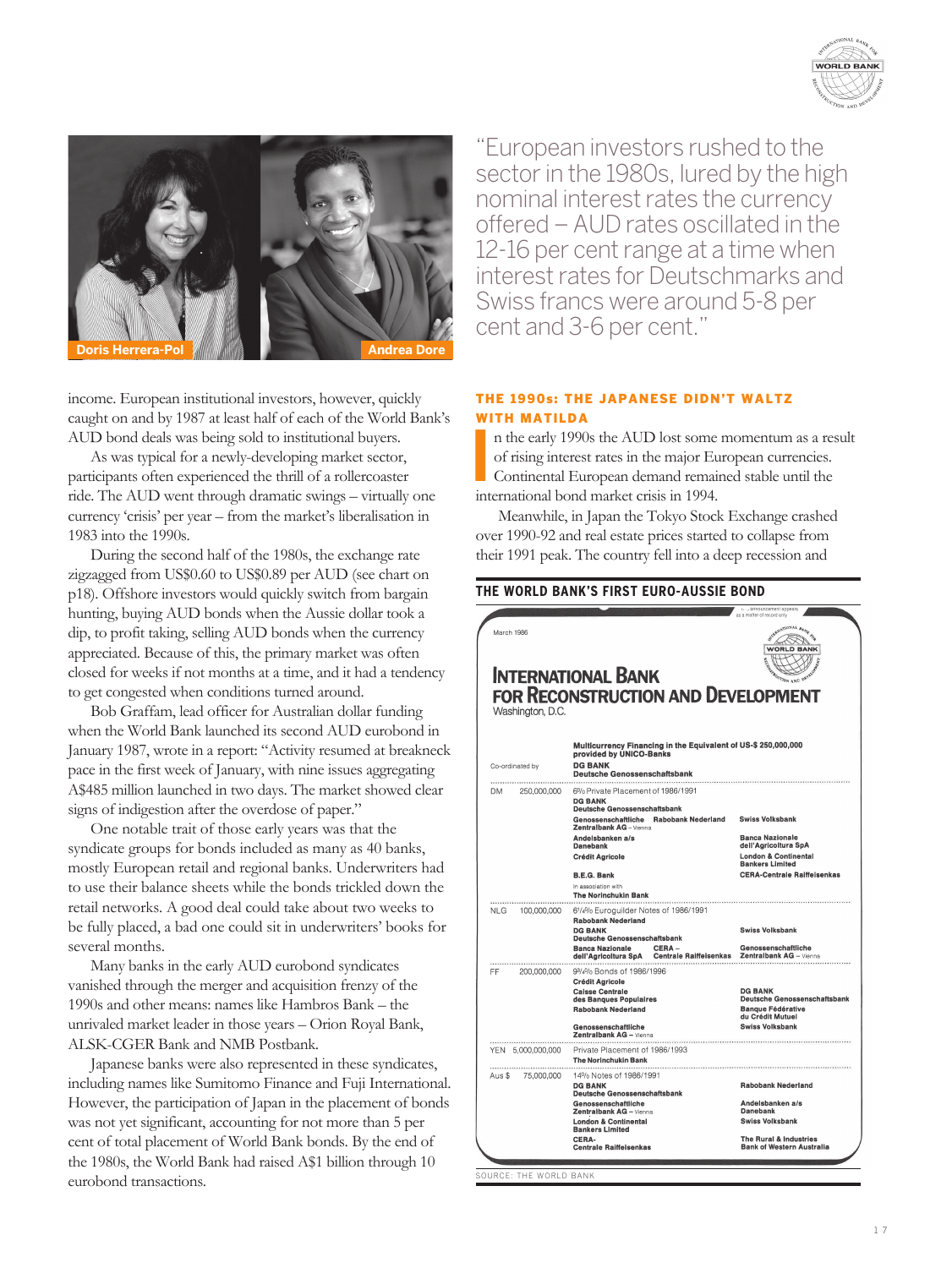

#### **AUD-USD EXCHANGE RATE**

**AUD/JPY INTEREST RATE DIFFERENTIALS**  (5YR government bonds)



the Japanese government eased monetary and fiscal policies to try to revitalise the economy. Domestic interest rates began to fall sharply, and Japanese retail investors – with among the highest savings rates and wealth accumulation in the world – turned massively to foreign currency bonds to enhance their investment returns. This led to the birth of the so-called Uridashi market. A substantial share of this Japanese retail demand for foreign currency-denominated fixed income assets poured into Australian dollars.

The allure of Aussie dollars for Japanese retail is easily explainable. After 1992, AUD/JPY interest rate differentials became increasingly appealing at around 4-6 per cent (see chart

"As a commodity-rich country, Australia commanded tremendous attention among Japanese investors for diversification purposes. By 1994 Japanese buyers had taken over as the predominant investor base for Aussie dollar eurobonds."

"The number and diversity of investors buying Kangaroo bonds have increased significantly – from fewer than 20 investors in the World Bank's 2006 AUD benchmark to more than 50 investors in some of our most recent Aussie dollar benchmark bonds."

on this page). In addition, Japanese citizens were quite familiar with Australia – it has been one of the top travel destinations for Japanese tourism since the 1980s. And as a commodityrich country, Australia also commanded tremendous attention among Japanese investors for diversification purposes. By 1994 Japanese buyers had taken over as the predominant investor base for Aussie dollar eurobonds.

The switch of the main investor base in the euro-Aussie market to Japanese from European was radical. Europeans comprised the largest investor sector in five Aussie dollar eurobonds, totaling A\$450 million, that the World Bank launched between 1990 and 1994. But in 1995 all AUD bonds issued by the bank were placed solely with Japanese retail investors. For the remainder of the 1990s, the euro-AUD league tables were dominated by Japanese institutions like Daiwa, Mizuho, Nomura, Tokai Tokyo, and Yamaichi International. The World Bank placed more than A\$2 billion in bonds among Japanese retail investors from 1995 to 1999.

In parallel, during the 1990s the Australian authorities undertook a range of financial market reforms that opened up and institutionalised the domestic capital markets. For example, the retirement savings programme was made compulsory, foreign borrowers were allowed to issue AUD-denominated bonds in the domestic market under Australian law, and overseas investors were made exempt from withholding tax.

Foreign issuers started to tap the domestic market (during the early 1990s those bonds were referred to as Matilda bonds), and the investor base was predominantly offshore institutional investors. There was some demand from Australian accounts but a major deterrent to local investor participation was that these bonds were ineligible for the major AUD bond indices, or as prime asset ratio assets for banks.

In 1999-2000, the World Bank raised A\$1 billion in the Australian market through one line that was tapped on three different occasions. These benchmark bonds benefited from demand from a broad base of fund managers, pension funds and banks from Australia, Europe, Asia, the US and Canada.

## The new millennium – globalisation of demand for Aussie dollars

**I** n this past decade, demand for Australian dollars has come from all parts of the globe. In Japan, the AUD Uridashi market continued to thrive as the factors that spurred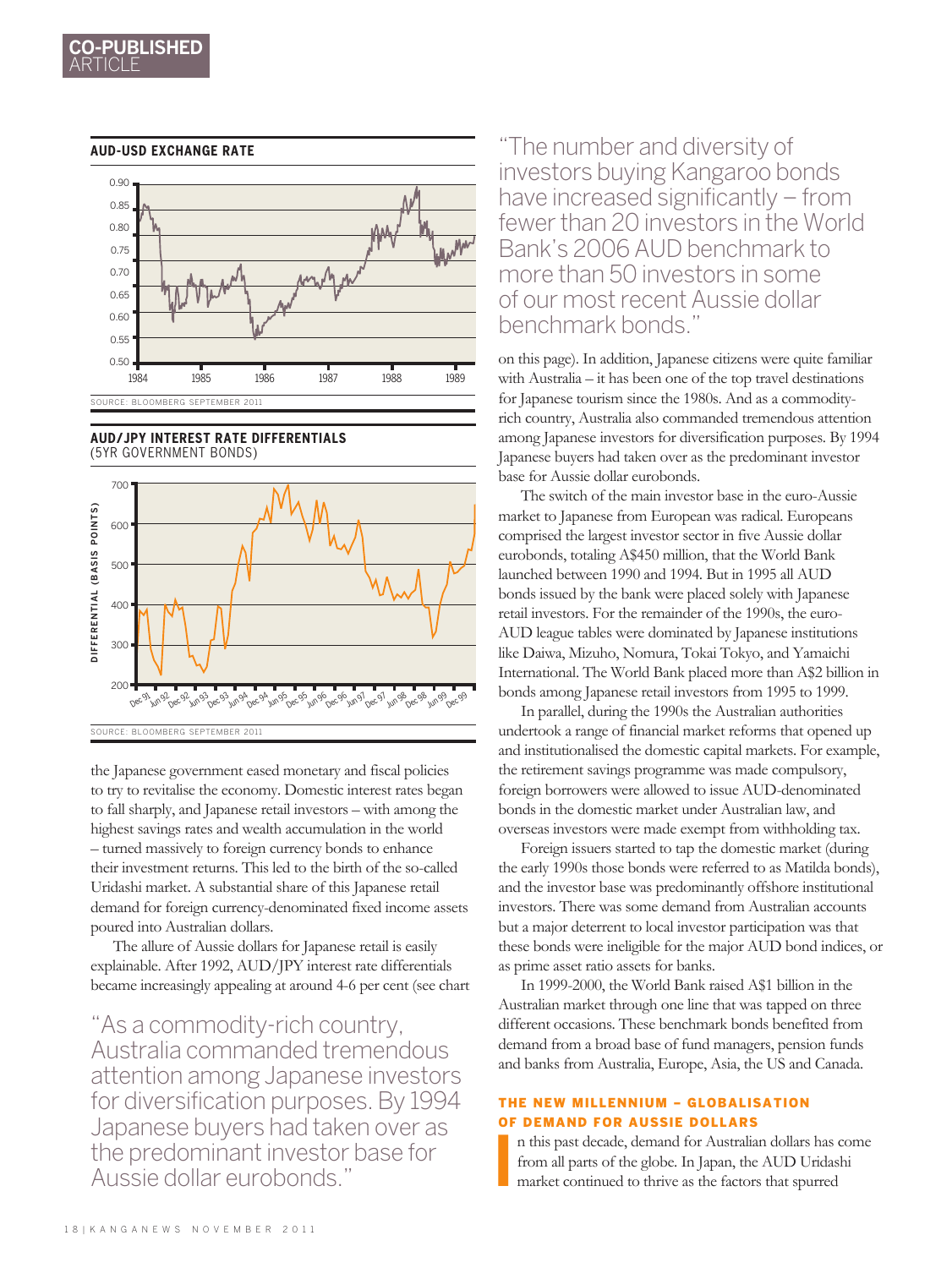

demand in the mid-1990s remained in place. Additionally, the rapid growth of Aussie dollar money market funds in Japan provided another springboard for AUD Uridashi bond demand. It allowed Japanese investors the flexibility to time their conversion of AUD bond redemptions into yen or their reinvestment into AUD bonds instead of realising losses if the exchange rate had moved unfavorably.

From 2003 to 2006, AUD was the second-largest currency of issuance for World Bank bonds, accounting for nearly onethird of the bank's borrowing programme during the period. In all, during this past decade the World Bank has issued almost A\$30 billion of Uridashi bonds.

In Australia, a diminishing supply of domestic Australian government bonds gave rise to escalating domestic demand for AUD bonds issued by highly creditworthy foreign issuers, nicknamed Kangaroo bonds. The Kangaroo market has provided an important source of local currency credit diversification for domestic investors. In 2000 the Reserve Bank of Australia broadened the eligibility criteria for market operations to include a wider range of bonds issued by foreign governments and supranational institutions, like the World Bank, and in 2005 UBS Investment Bank created a separate supranational index for Kangaroo bonds.

Elsewhere in the world, institutional investors took on exposure to the currency, many for the first time. The number and diversity of investors buying Kangaroo bonds has increased significantly – from fewer than 20 investors in the World Bank's 2006 AUD benchmark to more than 50 investors in some of our most recent Aussie dollar benchmark bonds. Additionally, the investor profile has changed from predominantly asset managers to a wide range of institutional investors, which includes many official institutions. The AUD, as the world's fifth most traded currency, attracts many central banks seeking diversification of their reserves.

The Kangaroo market was shaken by the global crisis in 2008 but since then it has grown exponentially (see chart on this page). The market also suffered a setback at the beginning of 2011 when the Australian Prudential Regulation Authority excluded Kangaroo bonds in its initial assessment of level one or two assets for the implementation of the new global liquidity standard – known as Basel III liquidity coverage ratio.

Since 2009 the World Bank has issued A\$6 billion of Kangaroo bonds in five lines ranging in maturity from five to 10 years (see chart on this page). There is a much higher level of engagement in the sector from Australian market makers and underwriters, as well as the range of investors – both domestic and international. The global diversification of investor demand can be seen in the consolidated primary market placement statistics for the five Kangaroo bonds issued by the World Bank since 2009 (see chart on this page).

One of the notable changes in the past couple of years is the significant increase in the number of international participants in the Kangaroo bond market, which has also

#### **annual total Kangaroo bond issuance**



**the World Bank's Outstanding Aud Distribution**



SOURCE: THE WORLD BANK OCTOBER 201





"For the World Bank, there have been more banks providing us advice on the AUD market than for any other currency, including US dollars, over the past few years.